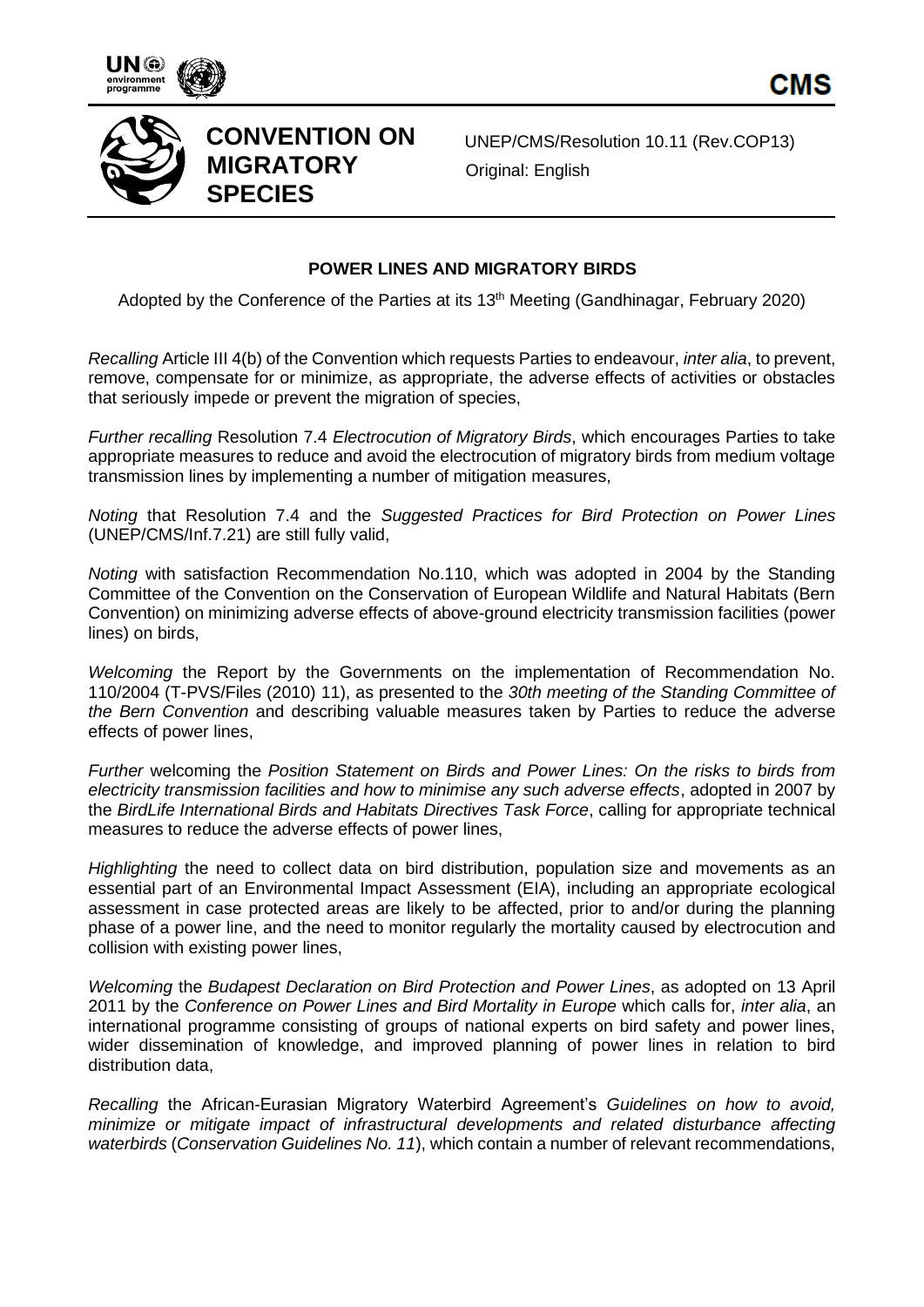*Recognizing* the need for closer cooperation and synergies amongst the CMS Family, other biodiversity-related conventions and other multilateral environment agreements including the United Nations Framework Convention on Climate Change (UNFCCC) as well as relevant national and international stakeholders with respect to implementation of decisions and guidelines to reconcile energy sector developments with migratory species conservation needs,

*Recognizing* the importance for society of maintaining a stable energy supply, as also reflected in the United Nations 2030 Agenda for Sustainable Development, particularly in Sustainable Development Goal (SDG) 7 on energy as well as SDG 13 on climate change, as well as the need to achieve the targets adopted by the UNFCCC in Paris on global warming, including through the increased use of renewable energy sources, which often requires the deployment of large scale power line infrastructure,

*Also noting* that electrocutions, in particular, sometimes cause outages or disruption, and thus that determining appropriate locations of and putting in place mitigation measures for power lines that minimize impact, provide a win-win situation for birds and the stability of power provision,

*Noting* the *Review of the conflict between migratory birds and electricity power grids in the African-Eurasian region* (UNEP/CMS/Conf.10.29), and concerned that within the African-Eurasian region tens of millions of migratory birds are killed annually as a result of electrocution and collision, including storks, cranes, many other waterbird species, birds of prey, bustards and grouse,

*Noting* that many of the birds killed by electrocution and/or collision are internationally protected, including under CMS and the CMS instruments on African-Eurasian Migratory Waterbirds, Middle-European Great Bustard and African-Eurasian Birds of Prey, as well as national legislation in a number of countries,

*Concerned* that further research and monitoring on birds and power lines are urgently required, that only few studies are currently available that are sufficiently well-designed to assist in guiding policy, and that there is a serious geographical bias in research that needs to be addressed,

*Recognizing* the conclusions and recommendations concerning birds and power lines presented in document UNEP/CMS/Conf.10.29 which, inter alia, highlight that the number of birds killed can be substantially reduced if mitigation measures are applied during the planning and construction of power lines,

*Welcoming* the *Guidelines on How to Avoid or Mitigate Impact of Electricity Power Grids on Migratory Birds in the African-Eurasian Region* (UNEP/CMS/Conf.10.30; Technical Series CMS No. 29/AEWA No. 50/Raptors MOU No. 3), which provide extensive practical guidance on, inter alia, mitigation measures, bird surveys and monitoring and the technical design of power lines,

*Acknowledging* that a number of Range States are already applying mitigation measures, for example, during planning of the location and route of new power lines, or retrofitting of hazardous overhead power lines, utility poles and any technical hardware,

*Noting* with satisfaction that funding has been made available, inter alia, through the EU/LIFE programme, to take immediate measures to protect a number of rare species, including the Great Bustard (*Otis tarda*), the Bonelli´s Eagle (*Aquila fasciata*), the Spanish Imperial Eagle (*Aquila adalberti*) and Imperial Eagle (*Aquila heliaca*), from electrocution and collision,

*Noting* with satisfaction also the UNDP/GEF Migratory Soaring Birds Project, which is being implemented by BirdLife International, and which aims to ensure that the conservation needs of migratory soaring birds are addressed by industry, including the energy sector, along the Red Sea/Rift Valley Flyway, and the potential this project has to promote the implementation of this resolution and the above-mentioned guidelines at national and local levels,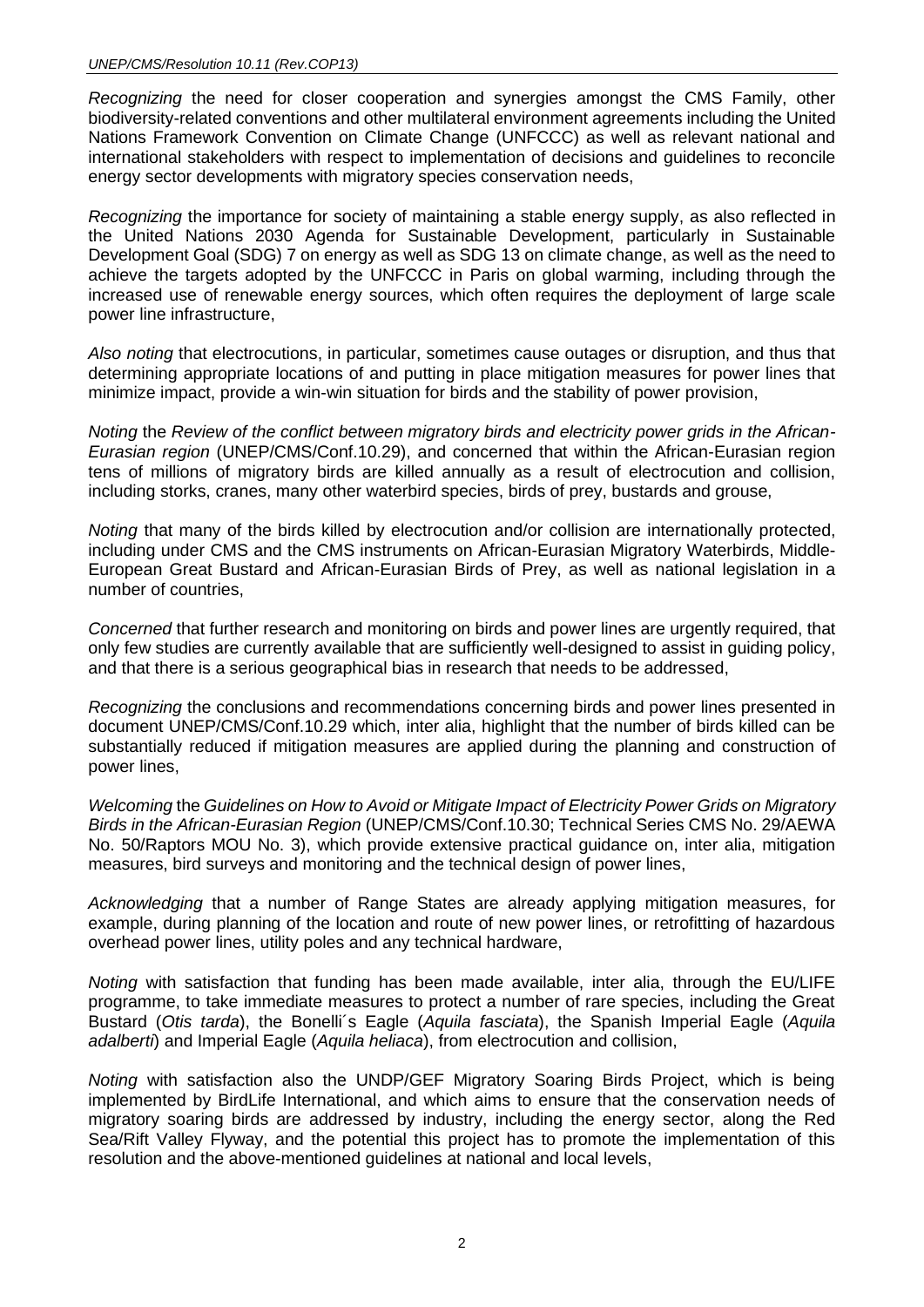*Noting with satisfaction* that the publicly accessible sensitivity mapping tool pioneered by the Migratory Soaring Birds project to support planning of energy infrastructure in the Rift Valley/Red Sea flyway has been extended to cover North Africa, southern Europe and the Middle East,

*Acknowledging* with thanks the generous financial support provided by RWE Rhein-Ruhr Netzservice GmbH towards the development and production of the above-mentioned review and guideline documents (UNEP/CMS/Conf.10.29 and UNEP/CMS/Conf.10.30), and

*Noting* with satisfaction the discussions at the 17<sup>th</sup> Meeting of the Scientific Council and those during the AEWA Technical Committee at its 10<sup>th</sup> meeting on the drafts of the above-mentioned review and guideline documents on power lines and birds, and aware of the guidance provided by these fora, which has been incorporated into both documents.

## *The Conference of the Parties to the Convention on the Conservation of Migratory Species of Wild Animals*:

- 1. *Welcomes* the *Guidelines on How to Avoid or Mitigate Impact of Electricity Power Grids on Migratory Birds in the African-Eurasian region* (UNEP/CMS/Conf.10.30; Technical Series CMS No. 29/AEWA No. 50/Raptors MOU No. 3);
- 2. *Urges* Parties and encourages non-Parties to implement these Guidelines as applicable and to:
	- 2.1 apply, in the African-Eurasian region as far as possible, and as applicable elsewhere, AEWA Conservation Guidelines No. 11 on Strategic Environmental Assessment (SEA) and Environmental Impact Assessment (EIA) procedures, including an appropriate ecological assessment in case protected and critical areas for the affected species are likely to be affected, regarding the development of power lines, and make use of recent global best practices for SEA and EIA adopted by the World Bank and International Finance Corporation;
	- 2.2 consult regularly relevant stakeholders, including government agencies, scientific bodies, non-governmental organizations and the energy sector, in order to monitor jointly the impacts of power lines on birds and to agree on a common policy of action;
	- 2.3 establish a baseline of bird distribution, population sizes, migrations and movements, including those between breeding, resting and feeding areas, as early as possible in the planning of any power line project, over a period of at least one year, and with particular emphasis on those species known to be vulnerable to electrocution or collision and if such studies identify any risks, to make every effort to ensure these are avoided;
	- 2.4 design the location, route and direction of power lines on the basis of national sensitivity and zoning maps and avoid, wherever possible, construction along major migration flyways and in habitats of conservation importance, such as Important Bird Areas, Ramsar sites, the East Asian-Australasian Flyway Site Network, the West/Central Asian Site Network for Siberian Crane and other waterbirds and other critical sites as identified by the Critical Site Network (CSN) Tool for the African-Eurasian region, and avoid existing protected areas in the broadest sense;
	- 2.5 identify those sections of existing power lines that are causing relatively high levels of bird injury and/or mortality due to electrocution and/or collision, and modify these as a matter of priority by applying the techniques recommended by the Guidelines in UNEP/CMS/Conf.10.30, and use mitigation measures, for which their effectiveness has been assessed and published in the scientific literature;